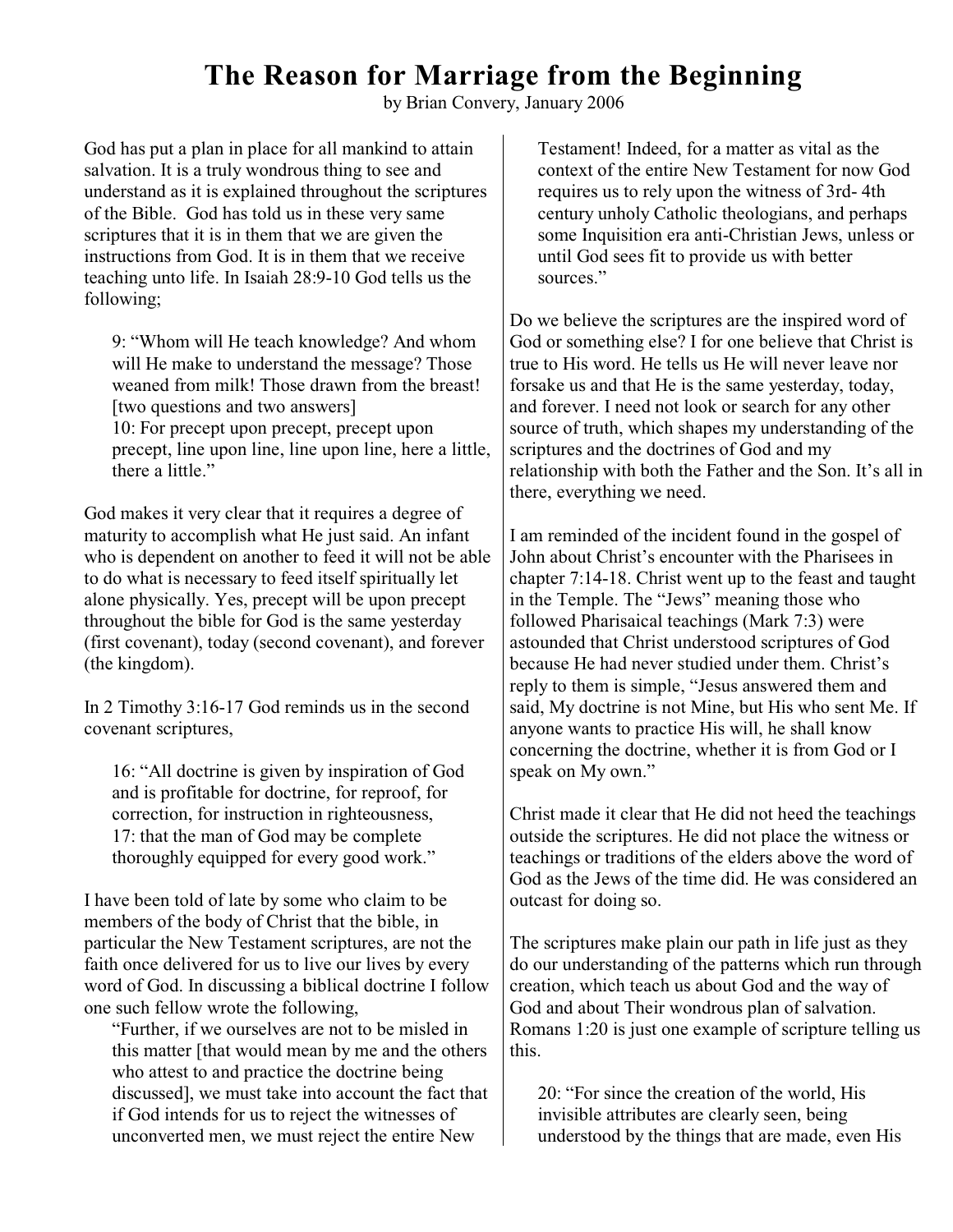| excuse."                                                                                                                                                                                                                                                                                                                                                                               | eternal power and Godhead so that they are without This is part of the qualification process to be of the<br>body of Christ.                                                                                                                                                                                                                                                                                       |
|----------------------------------------------------------------------------------------------------------------------------------------------------------------------------------------------------------------------------------------------------------------------------------------------------------------------------------------------------------------------------------------|--------------------------------------------------------------------------------------------------------------------------------------------------------------------------------------------------------------------------------------------------------------------------------------------------------------------------------------------------------------------------------------------------------------------|
| I happen to believe that comes from God (not some<br>"3rd-4th century unholy Catholic theologian") and has<br>been preserved by God for us today.                                                                                                                                                                                                                                      | Most today have great difficulty understanding and<br>recognizing who and what that body is. There are those<br>who would destroy that faith in us if given the chance.<br>The bible is our source of Godly knowledge.                                                                                                                                                                                             |
| In the past we have studied many of the great patterns<br>of God recorded in the pages of the bible and clearly<br>visible in creation. Paul also tells us in Romans the<br>first chapter in verses 16-17,<br>16: "For I am not ashamed of the gospel of Christ,<br>for it is the power of God to salvation for everyone<br>who believes, for the Jew first and also for the<br>Greek. | Today we are going to examine a particular teaching of<br>God as it relates to the plan of salvation and the body<br>of Christ. We are going to do that by reviewing the<br>relationship between Adam and Eve, and what it was<br>meant to be, and what purpose God had ordained for it.<br>We will also look at how that relationship is to be<br>completed and perfected with the second Adam and<br>second Eve. |
| 17: For in it the righteousness of God is revealed<br>from faith to faith; as it is written, the just shall live<br>by faith."                                                                                                                                                                                                                                                         | There are actually some who claim to be in the body<br>who ridicule the idea of a second Adam and Eve<br>despite the clear scriptures and patterns. Paul tells us in                                                                                                                                                                                                                                               |
| To me that is such simple instruction, so basic, so<br>fundamental, if we in fact believe it. We learn of Gods<br>righteousness through the scriptures and how we can<br>apply it in our lives. To follow Gods instruction is an<br>act of faith as much as an act of obedience. No! I do                                                                                              | Ephesians 5:32 that these things are a great mystery.<br>They certainly should not be to those who are called<br>Saints and who have a deep abiding faith in Gods word<br>and His ability to complete it.                                                                                                                                                                                                          |
| not believe unholy men wrote this life saving book we<br>call the bible.                                                                                                                                                                                                                                                                                                               | In Genesis 1 we read about the creation account of the<br>first six days. It tells us that the creation of all physical<br>life took place during this time period. On the sixth                                                                                                                                                                                                                                   |
| If we have had the honor and privilege to have<br>understood the pattern of the plan of salvation and<br>have not glorified God as to where that understanding<br>has come from, and be thankful for it, we will then                                                                                                                                                                  | day after all the other flesh types were created (fish,<br>birds, land animals) we see something quite awesome<br>taking place. We read about it in Genesis 1:26-28.                                                                                                                                                                                                                                               |
| become futile in our hearts and the light will leave us<br>and the darkness will flood in. We must always look<br>first and foremost to the faith which was once for all<br>delivered to the saints as Jude so soberingly reminds us<br>in Jude, verse 4 he tells us why,                                                                                                              | 26: "Then God [Elohim-plural] said, let Us make<br>man in Our image, according to Our likeness; let<br>them have dominion over the fish of the sea, over<br>the birds of the air, and over the cattle, over all the<br>earth and over every creeping thing that creeps on<br>the earth."                                                                                                                           |
| 4: "For certain men have crept in unnoticed, who<br>long ago were marked out for this condemnation,<br>ungodly men, who turn the grace of our God into<br>licentiousness and deny the only Lord God and our<br>Lord Jesus Christ."                                                                                                                                                     | As we have seen in past studies that statement is quite<br>a mouthful. Here we see "Elohim" are making man<br>after Their image and likeness. That simply means to<br>look like and have attributes of God. They did not give<br>this to any of the other flesh types. This understanding                                                                                                                          |
| We absolutely need to believe that the scriptures were<br>completed, delivered, and entrusted, to the early<br>church saints for their benefit as well as our own, and<br>that they in fact are the inspired word of God and the<br>promise kept by Christ to never leave nor forsake us.                                                                                              | seems to be anathema to many "modern" types today<br>who worship the creation and not the creators. Man<br>here is also used in a plural sense, which is important<br>for in verse 27 we see that God made them male and<br>female, or man and woman. In verse 28 they are given                                                                                                                                   |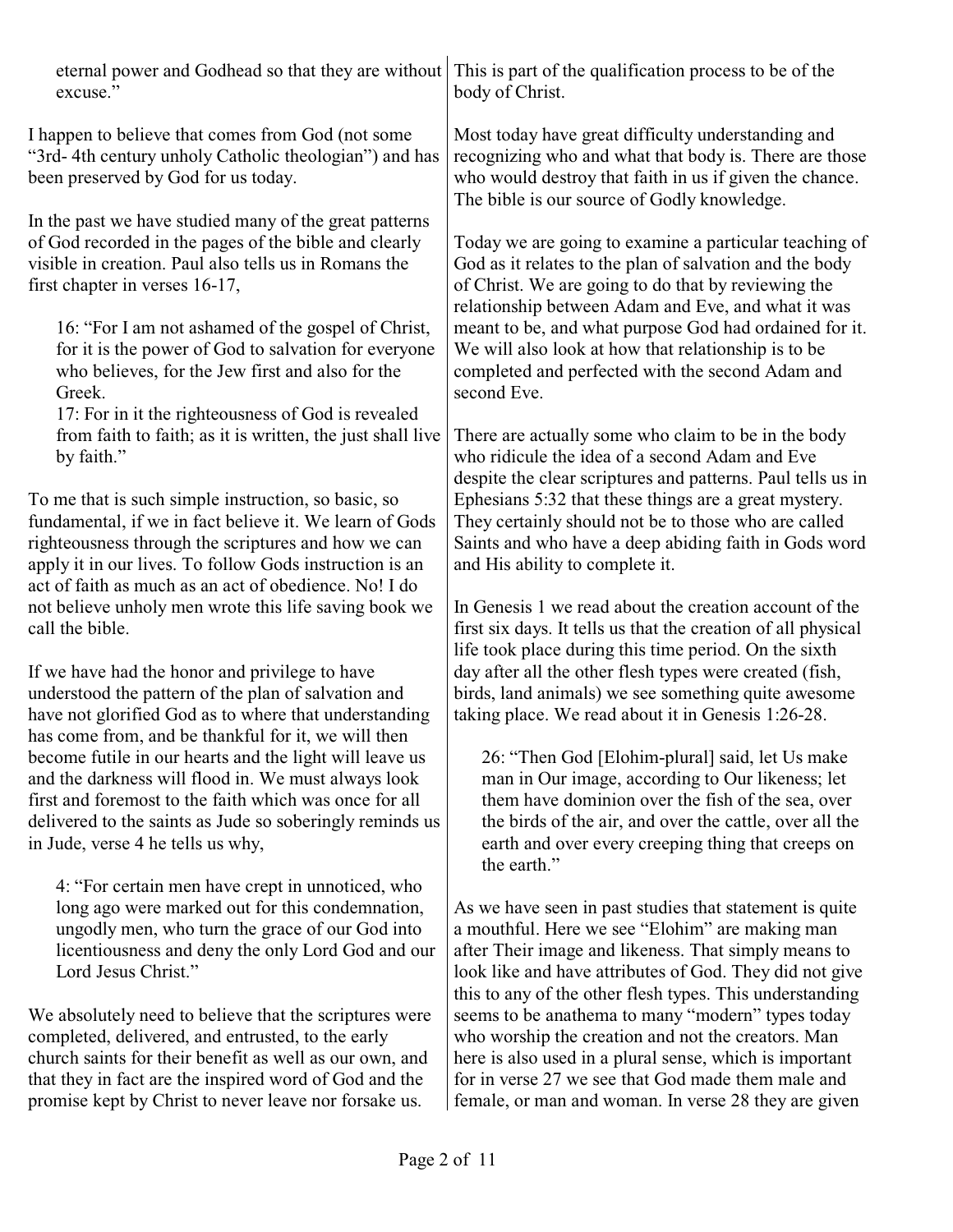specific direction.

28: "Then God blessed them [by giving them a spirit which could enable them to make moral decisions unlike anything else in the physical creation for all the other flesh types are empowered with instinct] and God said to them, be fruitful and multiply; fill the earth and subdue it; have dominion over the fish of the sea, over the birds of the air, and over every living thing that moves on the earth."

So here we see man, both male and female, were to multiply themselves. That is in the image and likeness of God, for that is the physical example of what God is doing spiritually through the physical creation and explained in Their plan of salvation. Man and woman were to reproduce their own kind. That is the most important physical command God gave from the get go. Then they were to have dominion over the earth. Both man and woman had joint dominion over it. They however were not given dominion one over the other at creation. From the very beginning they were coheirs of these commands and tasks. Satan the devil hates mankind. He has and will do all he can to pervert this initial command to reproduce and create a family of mankind.

God's instruction at creation is pivotal to our instruction as to the plan of salvation for all of mankind. We will be looking at how the first two human beings failed miserably in their relationship with God and with each other, which required the need for a second, Adam and second Eve.

Genesis 2 gives us some fundamental truths about the physical relationship of Adam and Eve. Verses 20-24,

20: "So Adam gave names to all cattle, to the birds of the air, and to every beast of the field. But for Adam there was not found a helper comparable to him. [That is because Eve had not yet been created.]

21: And the Lord God [He who became Christ] caused a deep sleep to fall on Adam, and he slept; [just as the second Adam will do prior to His wife being able to be from His body], and He took one of His ribs, and closed up the flesh in its place. 22: Then the rib which God had taken from man

He formed into a woman, and He brought her to man.

23: And the man said, this now at last is bone of my bone and flesh from my flesh. For this shall be called woman because this has been taken out of man.

24: Therefore a man shall leave his father and mother and shall cleave to his wife, and they shall become one flesh."

Here we have received some very important basic family instruction. A husband and wife are to be "one". They are to be inseparable, and function as one in their commands from God to be fruitful and multiply and have dominion over the earth. A husband (man) and wife (woman) are to cleave to one another. That is instruction to Adam and Eve and all their offspring to follow. It is basic instruction in marriage and family. God makes it clear this is a relationship in "oneness" between a man and a woman The aspect of "one flesh" is clearly described as to its nature in 1 Corinthians 6:16,

16: "Or do you not know that he who is joined to a harlot is one body with her, for the two He says shall become one flesh."

This physical oneness of flesh is of a sexual nature. It is the basic function of multiplying and filling the earth. Not even a father or mother are to come between the oneness of their offspring when they have left and become a new household. This is a very important lesson because it also applies to a relationship between a man or woman and God as well as we will see in this study. Lets be quite clear about what God is saying in Genesis 2:24.

The Hebrew word for "leave" here is #5800 in Strongs;

"Azab: a prime root; to loosen, ie: relinguish." The Brown, Driver, Briggs says of it,

"leave, forsake, loose", as depart from or leave behind."

Now why is this important? Because it says this in regard to a man doing so to his father and mother when he is going to start a new household with his wife. At this time a man leaves the umbrella of his parents and now picks up the command to be one flesh with his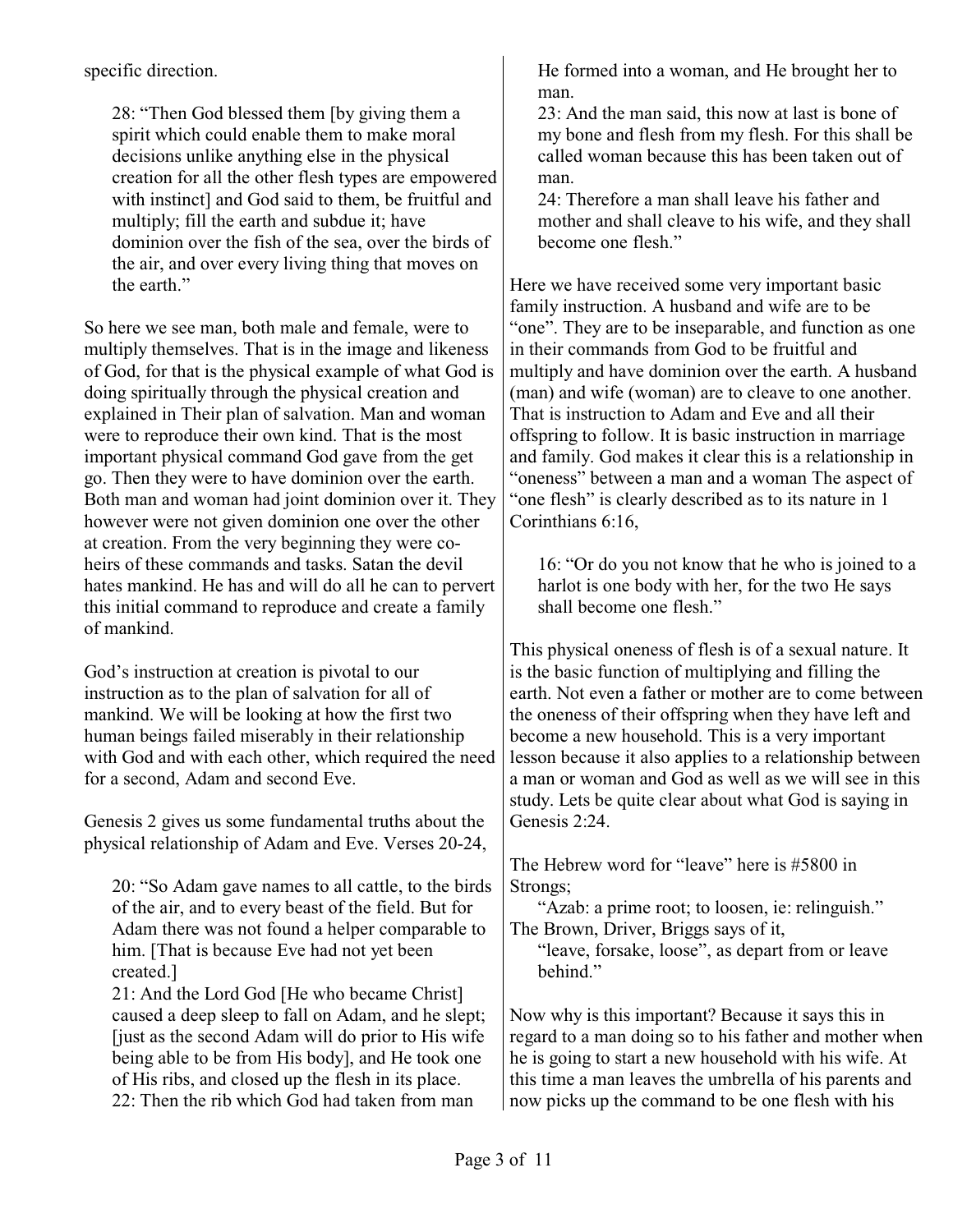bride and then to be fruitful and multiply. He is to be inseparable from her from then on in that sense. They together cut their own path one might say in forming a new household.

The Hebrew for "cleave to or joined" here in verse 24 is #1692, "Dabaq: a prime root, properly to impinge, i.e. cling or adhere."

The BDB says it is a verb, which means to "cling, cleave, keep close".

This is all basic instruction from God as to Their expectations of family and marriage. Just imagine what a different place society would be if these tenants were actually undertaken by all. Unfortunately mankind has an evil adversary who wants to see the oneness and purpose of it (between a husband and wife) perverted and destroyed. Thus we see an everincreasing visibility of homosexuality and defecation on the God ordained function of marriage. Yes, filthy abominable practices will flourish now and ever increase until the end of the age.

Oneness in marriage between a husband and wife is no different than that between a man and God. It is a relationship that should be one of leaving and cleaving, leaving the influence of another and cleaving in oneness to God. No one should be allowed to come between a husband and wife or between a man (or woman) and God. The relationships are both very personal and holy with great purposes for both.

In Genesis 3 we see where someone was allowed to enter in between the oneness of Adam and Eve and the terrible results of it. Verses 1-3.

1: "Now the serpent was more cunning than any beast of the field which the Lord God had made. And he said to the woman, Has God indeed said, you shall not eat of every tree of the garden? 2: And the woman said to the serpent, we may eat the fruit of the tree's of the garden, 3: but of the fruit of the tree which is in the midst of the garden, God has said; you shall not eat it nor shall you touch it, lest you die."

Eve should have told the serpent to beat it at that time for she had responded correctly just as she had been

taught. The Devil was not about to give up so easily especially when he had her singled out and alone. In verses 4-7 we see the devil is not only successful in putting doubt in Eve's mind but also using her relationship with Adam to get him to take a bite as well. He had successfully divided them. But look what follows in verse 11,

11: "and He [God] said, who told you that you were naked? Have you eaten from the tree of which I commanded you that you should not eat."

Now Adam could have answered this question from God forthrightly and honestly, but look where he went.

Verse 12,

12: "Then the man said, the woman who you gave to be with me [Gods fault] she gave me of the tree and I ate [Eve's fault]."

Adam was covering his bases. Instead of becoming a savior to his wife he threw Eve to the dogs. He accepted no responsibility or accountability for his or her actions. In fact he blamed both Eve and God. 1 Timothy 2:14 tells us Adam was not deceived in this matter. He knew what he was doing.

Now God turned to Eve. Maybe there was some hope for mankind here even if she was deceived.

Verse 13,

13: "And the Lord God said to the woman, what is this you have done? And the woman said, the serpent deceived me, and I ate."

After the true fashion of Adam she blamed someone else. In this case the serpent. Neither, Adam or Eve accepted responsibility for their actions. Look at the profound effect this has had on mankind and in particular the relationship between husband and wife and secondly between them and the creation around them.

Verse 16,

16: "To the woman He said, I will greatly multiply your sorrow and your conception. In pain you shall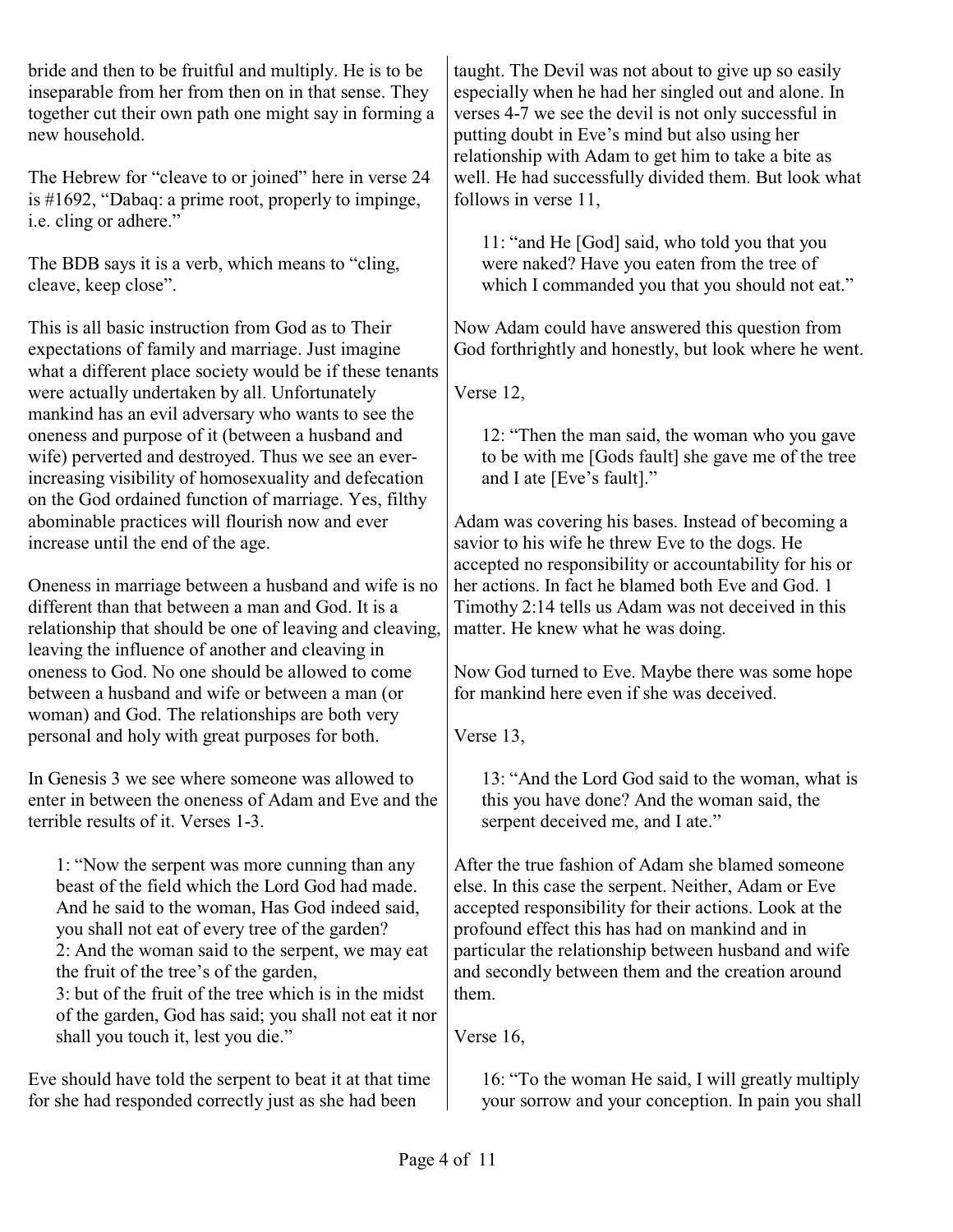| bring forth children. Your desire shall be toward<br>your husband and he shall rule over you."                                                            | fruit of the tree in the midst of the garden. In 3:11 God<br>said to Adam,                             |
|-----------------------------------------------------------------------------------------------------------------------------------------------------------|--------------------------------------------------------------------------------------------------------|
| No longer was woman to share the role of joint heir<br>with her husband. Now man was to have dominion<br>over her. She now had to look to her husband for | 11: "Have you eaten from the tree of which I<br>commanded you that you should not eat?"                |
| everything. Rule here is #4910 in the Strongs.                                                                                                            | It is easy to see that God was the lawgiver and man                                                    |
| "Mashal, a prime root; to rule (have, make to have)                                                                                                       | was to be obedient to Gods laws. God loved Adam and                                                    |
| dominion."                                                                                                                                                | thus gave him Their commandments. It appears that                                                      |
| The BDB says of it,                                                                                                                                       | they became burdensome to Adam and he broke the<br>rules thus causing man to suffer tremendously under |
| "rule, have dominion, reign."                                                                                                                             | the burden of sin. Mans relationship with God then and                                                 |
|                                                                                                                                                           | now is predicated on a willingness on our part to yield                                                |
| From the beginning man did not have dominion over<br>woman. They had a relationship of oneness and as                                                     | to Gods ways and laws for they are there for our<br>benefit. 1 John 5:3 tell us,                       |
| such shared in the dominion over the earth. This                                                                                                          |                                                                                                        |
| changed as a result of sin! This sin started with Eve                                                                                                     | 3: "For this is the love of God, that we keep His                                                      |
| listening to someone other than her husband and being                                                                                                     | commandments. And His commandments are not                                                             |
| lead astray. Adam as a result of his own doing,                                                                                                           | burdensome."                                                                                           |
| willingly sinned. He could have been a savior to his                                                                                                      |                                                                                                        |
| wife and resist evil by correcting her error. He did the                                                                                                  | As well God reveals to us that there are physical laws                                                 |
| opposite. This was all very harmful to all mankind to                                                                                                     | in place such as things reproducing after their own                                                    |
| come. But there was more. Because there was sin,                                                                                                          | kind, like cattle after the cattle kind, etc., as well as the                                          |

come. But there was more. Because there was sin, there now needed to be physical blood shed for atonement or for a covering.

Verse 21,

21: "And Yehovah made coats of skin for the man and his wife and clothed them."

Here we see something had to give up its life, shed its blood to cover them. This is the first account of death in Genesis. This was a major turning point or better said, defining moment in Gods (Elohim) plan for mankind. There is no doubt God had a contingency plan, which could be put into place in the event man failed the test. And yes man did fail! Man had been given very clear instructions and thus choices to make. We are going to look at several aspects of that contingency plan but first lets do a brief summation of some very important points we have read about from the bible in this study.

**#1)** It is very evident that God had laws in place for Adam and Eve to follow. God does not tell us how many from the pages of Genesis 1-3, but we have a few pertinent to the lessons They are conveying to us. The first Adam was not allowed to touch or eat of the **#2)** Marriage is a relationship between a man and a woman. There are no other acceptable components in it to God. Two men can't marry nor can two women, nor can a man and an animal, etc. Any of those combinations are an abomination to God and should be to man.

sun moon and stars being used for "set times' which is

not the focus for this study but all the same very important to understand that they have been in place

since the beginning.

**#3)** The purpose for marriage is first and foremost to reproduce, to be fruitful and multiply and fill the earth. Once again that clearly leaves out any combinations of marriage outside of a man and a woman.

**#4)** The married couple are to cleave one to the other, leaving their parents behind in the sense of establishing their own household. There is to be no outside interference to come between them. They are to establish goals together and function as one to accomplish them.

**#5)** Man and woman were to share in dominion over all the earth together but not over each other. After sin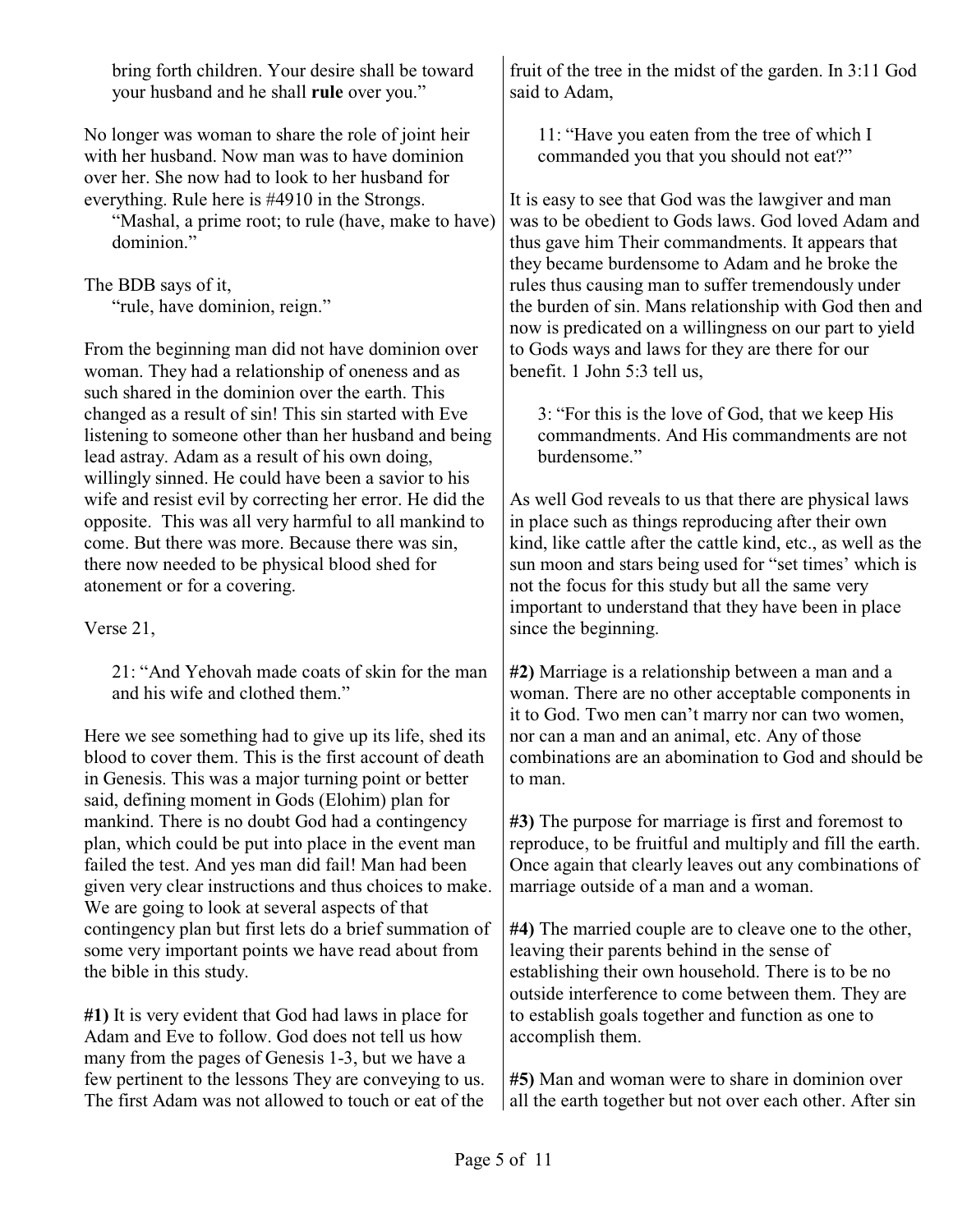man would now have dominion over woman. This is a very big turning point in their relationship.

**#6)** Woman would now endure great pain in bringing forth children. This was not the way it was to be. It typifies once again one of the results of sin. Now man would go through much travail to be born into the kingdom, the family of God. But at the beginning a much more peaceful method was in place.

**#7)** Now the shedding of innocent blood was required as a covering for mankind because of sin.

Man and woman were to be one physically and mentally. They were to share in what all the earth had to offer as co-inheritors. They were to be in the image and likeness of God. They had been given the ability to procreate after their own kind. That is something no angel has ever been given. The oneness of a husband and wife is a holy thing to God because of its potential to create new life, which has the ability to grow into beings capable of making moral and ethical decisions. Yes, in the image and likeness of God they are created. This was to be all done within the family structure and within the laws of God.

Satan absolutely hates us for having this ability. He cannot procreate! He was not created in the image and likeness of God but wants to be god. He is doing everything he is allowed to do to destroy the oneness and sanctity of marriage and the family.

Satan got to Adam through Eve. That is a fact of scripture for only Eve was deceived and not Adam. As I mentioned earlier, Adam could have, and should have been the savior of Eve his wife. Instead he decided to join her in her error when he knew it was wrong. Satan had successfully come between them and destroyed the oneness they had shared with each other.

Look how God sums up all these actions in Genesis 3:22-24.

22: "Then the Lord God said, behold the man has become like one of Us, to know good and evil [not good from evil]. And now, lest he put out his hand and take also of the tree of life, and eat, and live forever,

23: therefore the Lord God sent him out of the

garden of Eden to till the ground from which he was taken.

24: So He drove out the man; and He placed cherubim at the east of the garden of Eden, and a flaming sword, which turned every way to guard the way to the tree of life."

Man no longer had access to the tree of life in the garden. As a result of willingly sinning man would now have to struggle in every day life. Adam and Eve would not be used to complete the plan of God to grow Their family. Another Adam and Eve would now be used to do so. This time around, the second Adam would not be so easily swayed as the first by his wife. Let there be no mistake, the plan of salvation is all about the expansion of the family of God and the obedience of all involved in willingly yielding to Gods laws.

The first Adam did not "cleave" to his wife. He abandoned her, threw her to the dogs. Remember, "the woman whom You gave to be with me, she gave me of the tree, and I ate." The second Adam will not do this. That second Adam is Jesus the Christ. The plan is now well underway. We have a Patriarch (the Father), and a Son (Jesus) in place. We are now into the betrothal stage of that family plan. That means the Father is calling a bride to His son who is of His kindred, of His kind. It is just like the scriptures depict in Abraham seeking a bride for his son Isaac. Not just anyone would do. They had to be of his seed. We can read about it in Genesis 24. In verses 3-4 we read,

3: " and I will make you swear by the Lord, the God of heaven and the God of the earth that you will not take a wife for my son from the daughters of the Canaanites, among whom I dwell; 4: but you shall go to my kindred, and take a wife for my son Isaac."

This is a very important lesson to focus on when discussing the plan of salvation. Is God the Father seeking a wife for His son from all of mankind? No He is not! There is a qualifying process involved and the vast majority of mankind is excluded from having that opportunity to fulfill this part of the plan. Some scream that is "unfair" but that is a fact of scripture. I'm sure the Canaanite lords screamed about missing such an opportunity for their daughters as well, for Abraham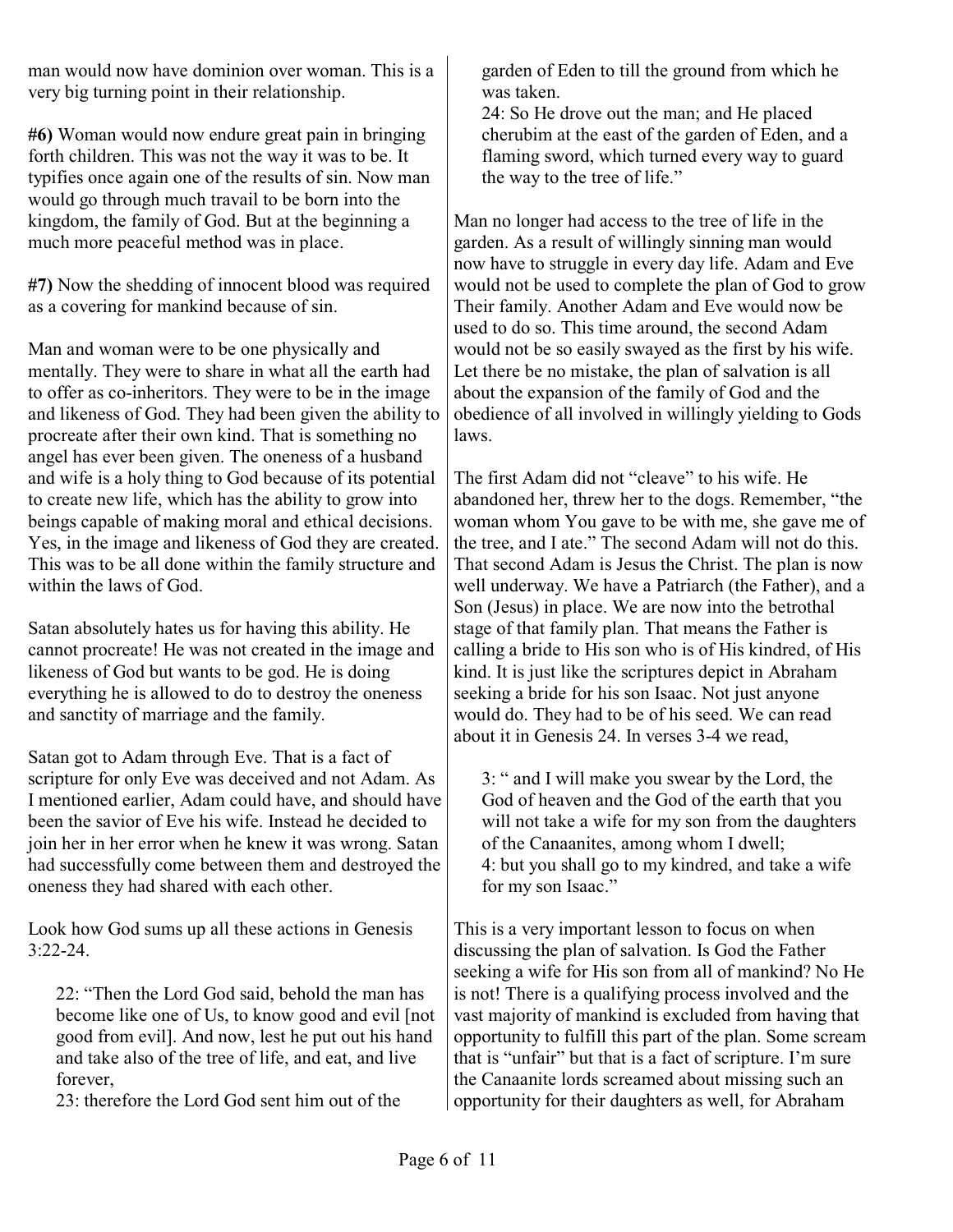was very wealthy. We have discussed much of this in past studies and will not go there in this study.

Marriage is a very important step in the lives of every man and woman who seek to share their lives together in oneness and creating a family. There are many rules and guidelines to be found in the scriptures as to marriage, some under the first covenant and some under the second covenant. Lets cover a few very important ones.

Genesis 2:24,

24: "Therefore a man shall leave his father and mother and shall cleave to his wife and they shall become one flesh."

There is a very big lesson here which I can't emphasis enough. The man is now taking on the responsibilities and accountabilities of a new household, which he and his wife are forming. They together will become one flesh physically and then take on the roles of father and mother as well those of husband and wife. They both "leave" their father and mother to be joined to each other. Dad and Mom do not run this new household. Junior has to step up to the plate with the maturity required to run a new household and provide for it physically and spiritually. 1 Timothy 5:8 instructs us,

8: "But if anyone does not provide for those of his household, he has denied the faith and is worst than an unheliever"

There are few exceptions to this rule. Common sense and the bible dictate them.

1 Corinthians 14:35 has some very important instruction for the physical and spiritual well being of that marriage relationship.

35: "And if they want to learn something, let them ask their husbands at home; for it is shameful for women to speak in church."

If only Eve had have followed this pattern she would have gone back to her husband Adam when the serpent was teaching (deceiving) her as to the instructions she had received from her husband. This is an example to

be maintained in marriage physically and spiritually. It is not a putdown but the example of what the second Eve is to be doing with her husband the second Adam. As the betrothed of Christ we are to turn to Him and Him alone for our instruction in righteousness. The husband should be the spiritual head of the household. If the future husband is not capable of filling this God ordained role then the woman should have grave reservations about entering into a union for life with Junior. Scripture is very plain on this point. 1 Corinthians 11:3,

3: " But I want you to know that the head of every man is Christ, the head of woman is man, and the head of Christ is God."

If Junior can't handle this biblical order of things then big trouble is around the corner. The first Adam fell short of this but the second will not. Lets review some scriptures, which tell us how the second Adam and Eve will function.

Ephesians 5:22-33 tells us about this spiritual marriage relationship.

22: "Wives submit to your own husbands as to the Lord<sup>"</sup>

Now here is a real mouthful of instruction if we dig into it. To fully comprehend what we are being taught here we need to understand what the intent and meaning of the Greek word translated "submit" is. It is #5293 in the Strongs, hupotasso. Vines tells us it has 2 chief meanings and that is very, very, important. The first is used as a military term meaning "to rank under (hupo; under and tasso; to arrange) denotes to put in subjection, to subject". This usage is a forced, and sometimes unagreed to thing. The second chief meaning is used in the "middle voice, to subject oneself, to obey, be subject to". This is far different from the other usage. Here one is willingly yielding to another. A more accurate translation of verse 22 would be, "Wives willingly yield to your own husbands, as to the Lord." A woman who willingly yields to the Lord does so because she trusts Him. She has built a foundation of reliance upon Him as her Savior. She turns to His words for instruction, edification, and comfort in life. If a woman who loves the Lord and has put herself in a position of willingly yielding to Him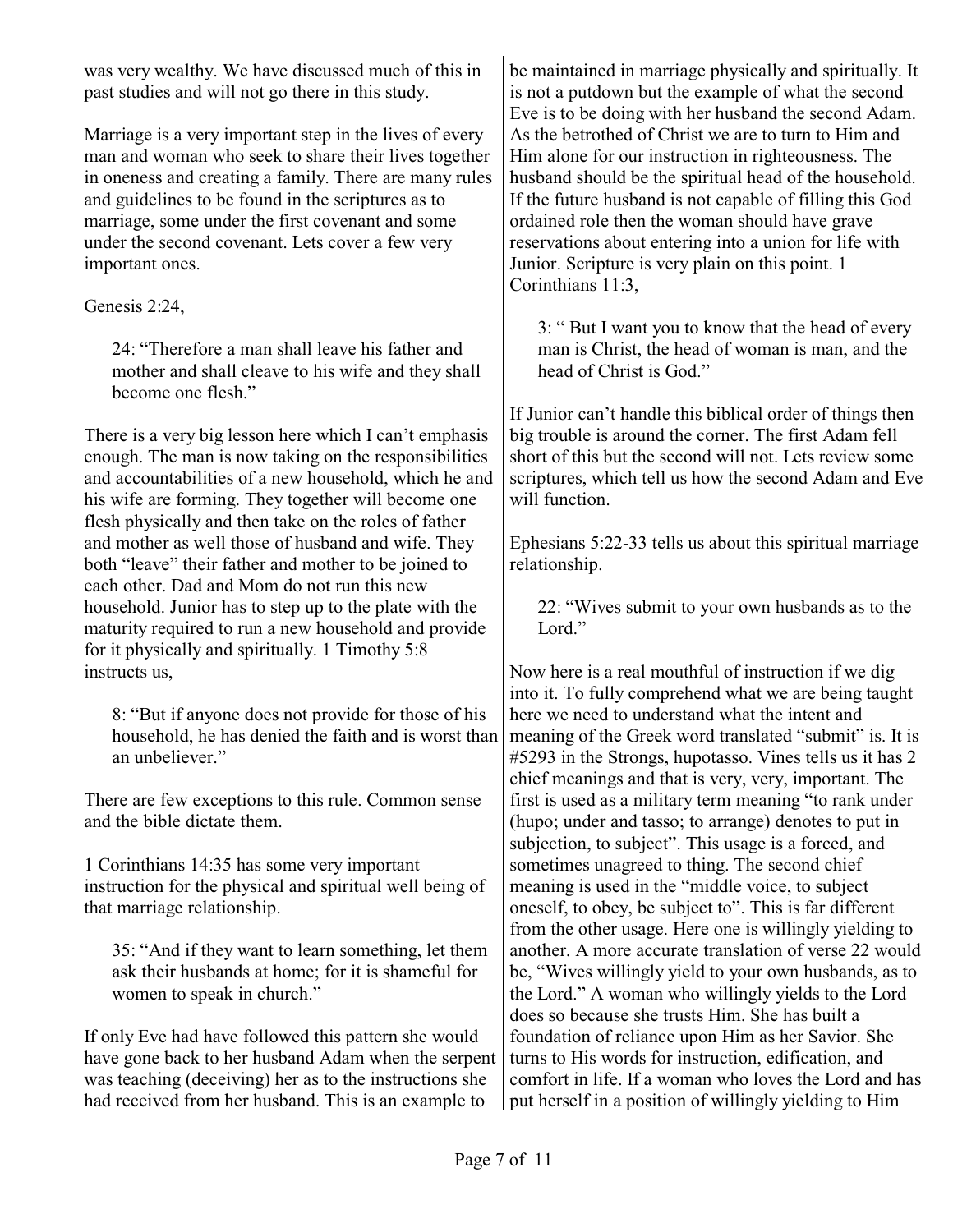intends to marry she needs to be able to believe her future husband can emulate that role at least in it's basic principles. If she has doubts about that then she had better put on the brakes real fast and evaluate the situation in light of this scripture as well as many others. If Junior can't or won't assume the spiritual role as head in the marriage then it will have no spiritual foundation and rest only on physical ones. That is a shaky foundation at best for one who already has a spiritual relationship and foundation with the Lord.

How important is this? Extremely, because a woman of God is told she must willingly yield to her physical husband as well as to her spiritual one. That is not a suggestion from God. If the physical husband is at odds with Gods instruction how in the world can the marriage last? I can tell you. It will only last if the woman abandons God and yields to Junior's way of doing things. What a tragedy that would be!

Verse 22 also instructs us that there are to be no surrogates for the physical or the spiritual husband. That means no preachers, pastors, or anyone, is to come between them, the oneness of a husband and wife. No benefactors allowed. That also means no father, mother, brother, sister, child, friend, stranger, judge, etc., is to occupy a position between them. This is exactly how the church, the second Eve, is to be dedicated to and willingly yielding herself to her spiritual Husband, the second Adam, Jesus the Christ. Mother Eve allowed a deceptive benefactor to come between herself and her husband Adam. She took the time to let the Devil fill her mind with slick words rather than leave after she had corrected him the first time.

Never, ever, let anyone come between you and your spouse. If you are members of an organization, which refers to itself as a church, never let it come between you and your spiritual husband whom you are at one with. I think all get my point here so I will move on to the incredible instruction here in Ephesians 5:23.

23: "For the husband is head of the wife, as also Christ is head of the church; and He is the Savior of the body."

A woman must never have a doubt that her future

husband will be able to lay down his life for her, physically and spiritually, just as Christ has done for us all. The first Adam failed on both of these counts. Rather than take on the accountability for his wife's sin and correcting her, he joined her in her folly and in fact blamed his actions on her. He certainly didn't cleave to her did he! He sure didn't lay down his life for her did he! There was no spiritual oneness in the relationship. It was all about him and him alone.

Most young men in society today would do exactly what Adam did.

Verse 24,

24: "Therefore just as the church is subject to Christ, so let the wives be to their own husbands in everything."

To do this a husband and wife need to be on the same page. They need to share the same spiritual goals as well as physical goals. If that is not the case disaster is around the corner. All of this needs to be worked out prior to making marriage vows before God. A man and woman can't be entering into a marriage if they are at odds about who is who in the marriage, how the children will be raised, who will be the provider, and above all what God they worship and how. This is basic marriage instruction. Marriage is a lifelong commitment; it is forever, in sickness and in health, in good times and in bad times, and especially in the Lord!

Now God is very aware of the differences that exist between men and women for God created them. God understands the physical differences like no other, but also the emotional ones as well. We have seen some very specific instruction so far as to a woman, now God is going to do the same about a man. God is well aware that men have a proclivity for self-centeredness and that they think that is the basis of oneness. Unfortunately that oneness focuses on "me" not "us".

Verses 25-27,

25: "Husbands love your wives just as Christ also loved the church and gave Himself for it 26: that He might sanctify and cleanse it with the washing of water by the word,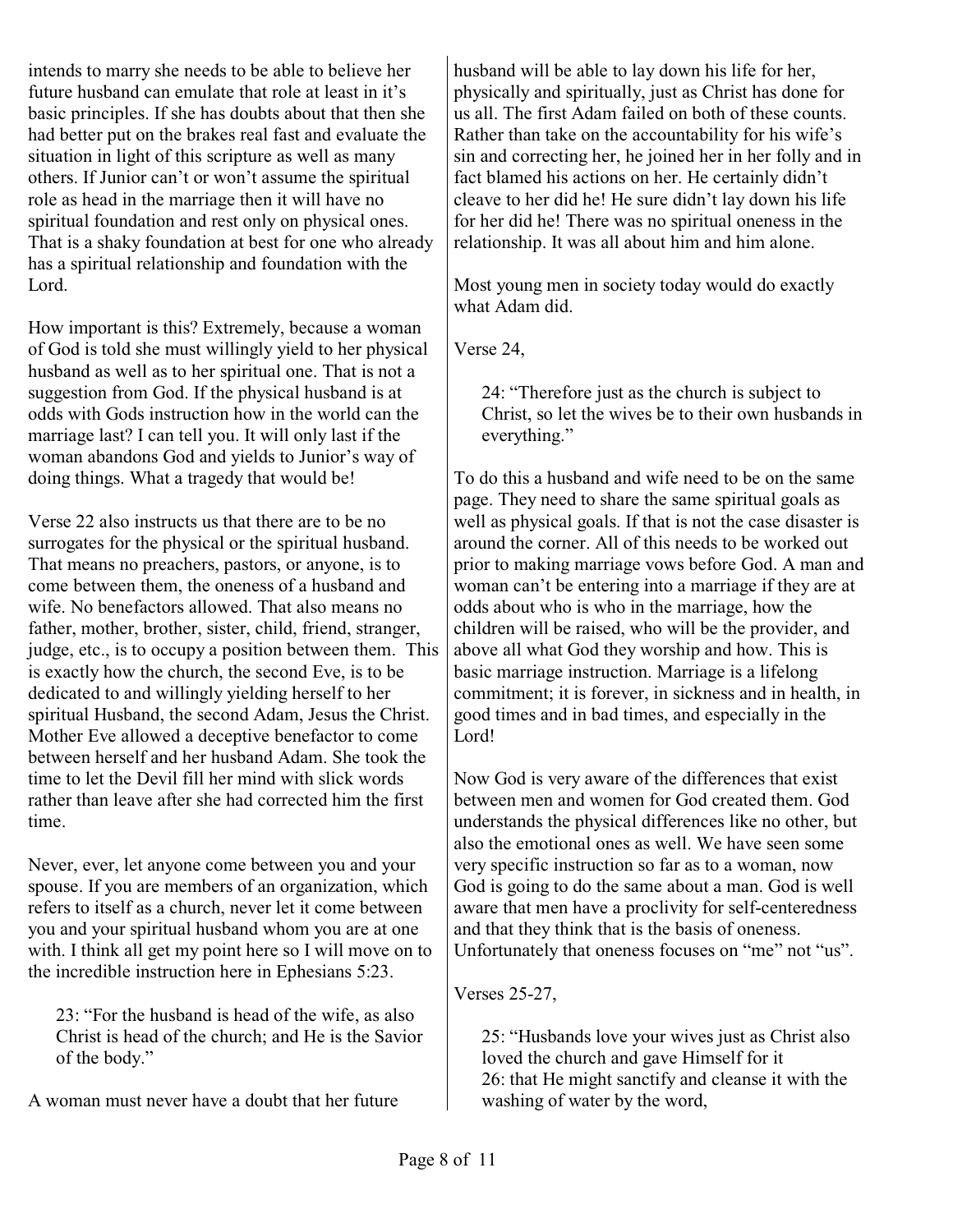27: that He might present it to Himself a glorious church, not having spot or wrinkle, or any such thing, but that it should be holy and without blemish."

Men, can we say we hold these things in our thoughts? Are we able to build up our relationship to the point that we are so proud of our future wife (or in the case of those of us who are married) that we want to display her and that relationship before God the Father and anyone else willing to look? Jesus is doing that and He expects it from us as well because we too are His bride spiritually. That also goes for women too. Are you willing to present your potential husband as your spiritual head as you would the Lord? Then our actions will speak louder than words. If we are ashamed to present our future spouses before God we had better take a break and get it together.

## Verse 28,

28: "So husbands ought to love their own wives as their own bodies; he who loves his wife loves himself."

Oh, how the world has divorced itself from this basic principle of marriage. Satan has endeared the world to "self". If the going gets a little touch bail out! Men function this way far more than women. Actually I should say Junior's do. "It's not my fault", "You will do it my way or the highway". That is not the way it is supposed to be.

Verse 29-31,

29: "For no one ever hated his own flesh, but nourishes and cherishes it, just as the Lord does the church.

30: For we are members of His body, of His flesh, and of His bones.

31: For this reason a man shall leave his father and mother and be joined to his wife, and the two shall become one flesh"

The physical and spiritual Adam and Eve are exactly the same as to the creation pattern. Verse 32 tells us,

"this is a great mystery, but I speak concerning the church."

It should not be a mystery to those called of God.

Paul sums up this marriage instruction in verse 33 before he moves onto child rearing instructions.

33: "Nevertheless let each one of you in particular so love his own wife as himself, and let the wife see that she respects her husband."

Simple instruction to us all. Our physical relationship must mirror our spiritual relationship with our husband even if only reflected dimly in a mirror. There needs to be commitment and effort to live a marriage of oneness in the Lord if we are called of God.

If called of God a husband and wife should be physically and spiritually at one with each other. That commitment starts prior to marriage. If it doesn't then there is no basis to do so afterwards.

Unfortunately this is not always the case. Often we see a young person make up their mind they are going to marry a certain individual and hope they can change them, convert them. That is a big misunderstanding of human nature. In the past I have had to give counsel in such situations. It is no use trying to prevent the union even knowing it is only going to be physical. It is at that time that the one who has a relationship with the Lord needs to be instructed in their responsibilities in such a situation. He or she must have spiritual control of the marriage. There needs to be a peace on this, prior to making the vows. That means he or she needs to press for the commitment from the future spouse, that family matters such as raising children, keeping the feasts of the Lord, etc will be carried out as per Gods instruction and commands. There must be no opposition from the future spouse on this point. They must be willing to commit to not breaking the laws of God or corrupting the children of that union. This must also be discussed with the parents of the spouse who does not have a relationship with the Lord. They need to be told point blank that there will be absolutely no interference in their relationship especially when it comes to raising children in the Lord. If the future spouse will not stand up at that time to inform his or her parents as well as others to this point then walk away as fast as you can because you are in for a life of heartache.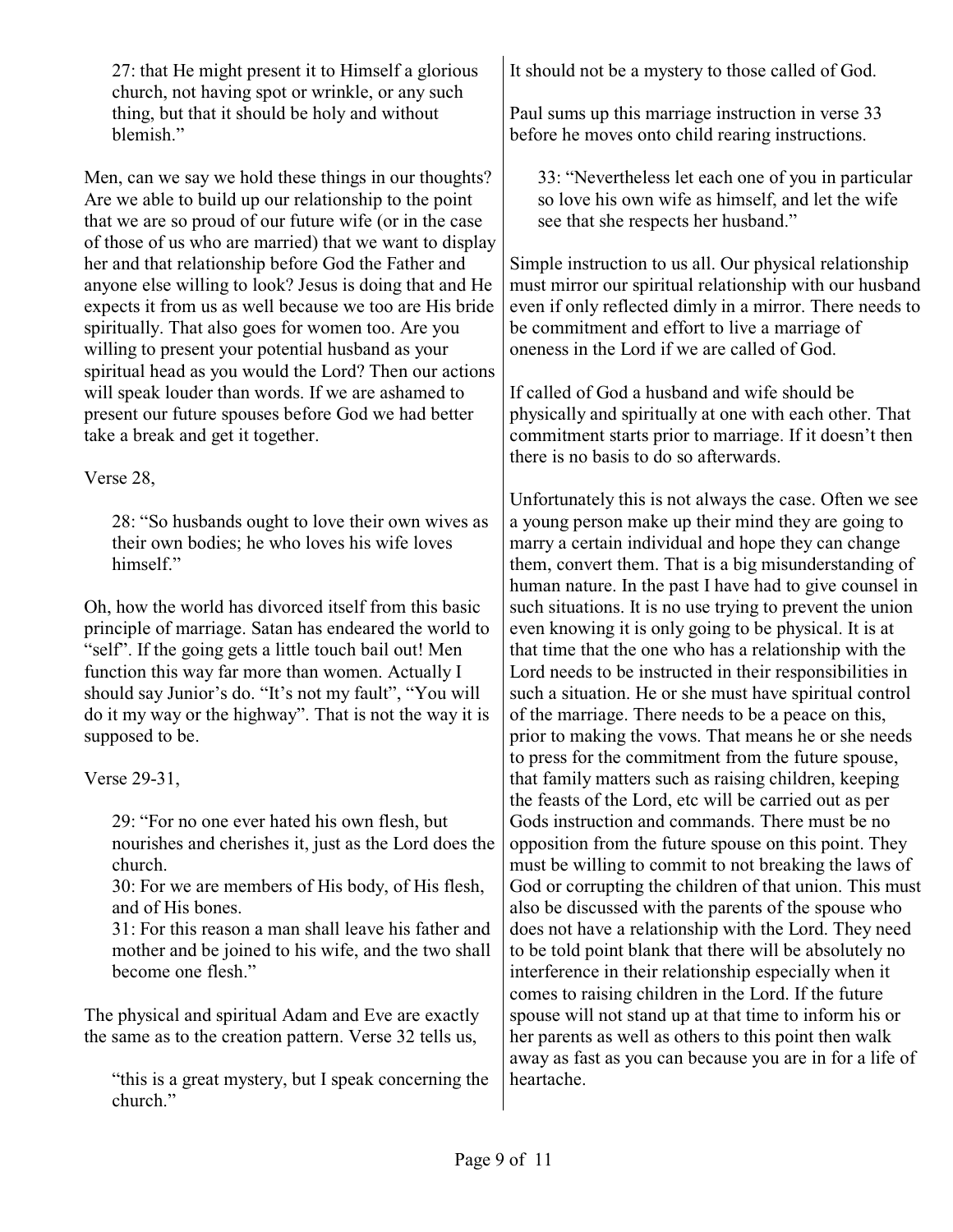Satan the archenemy of mankind and thus the plan of salvation has used every overt and covert power at his disposal (that God has permitted him to use) to attempt to destroy the sanctity of marriage and the bond of family. He has perverted the meaning and functions of both to the point that most modern types today have an entirely different outlook on them than what scripture says.

Here in Ephesians 5 and verse 31 the apostle Paul through the inspiration of God repeats Gods command to mankind from Genesis 2:24.

31: "For this reason a man shall leave his father and mother and be joined to his wife, and the two shall become one flesh."

Joined is #4347 in the Strong's, proskollao; which means to glue to, to stick to. Leave is #2641, kataleipo and means to leave behind, to abandon, forsake.

The separation is with ones father and mother, not with ones spouse. Satan has turned this upside down! Divorce is running rampant through marriages in those societies in the world that claim to be Christian.

What did our Creator and future Husband have to say about Divorce when He walked the earth as Jesus the Christ? Matthew 19:3-9

3: "The Pharisees also came to Him testing Him, and saying to Him, is it lawful for a man to divorce his wife for any reason?

4: And He answered and said to them, have you not read that He who made them at the beginning made them male and female

5: and said for this reason a man shall leave his father and mother and be joined to his wife, and the two shall become one flesh?

6: So then, they are no longer two but one flesh. Therefore what God has joined together, let not man separate.

7: They said to Him, why then did Moses [not

God] command to give a certificate of divorce, and to put her away?

8: He said to them, Moses because of the hardness of your hearts permitted you to divorce your wives, but from the beginning it was not so.

9: And I say to you, whoever divorces his wife,

except for sexual immorality [destroying the oneness] and marries another, commits adultery; and whoever marries her who is divorced [because of sexual immorality on her part] commits adultery."

This is very clear and simple instruction for us to understand. No hide and seek involved.

The only thing, which can divorce two married individuals, that is a man and a woman, is sexual immorality on the part of one or the other. That is because it is an abomination to the sanctity of the oneness between the two. It is incredibly vile in the eyes of God. The oneness of flesh is the most intimate relationship two human beings can share with each other and that is why it is reserved for marriage alone. The commitment, which goes along with it, is to be forever. This command from the beginning insured that the offspring, which came from that sexual relationship, would always have the protection of the family in the bond of marriage. No out of wedlock sexual relationships, and certainly no homosexual relationships.

Many today do not understand these things and are used by Satan to twist this simple truth. Remember how simply God put it in 1 Corinthians 6:16-18, "Or do you not know he who is joined to a harlot is one body with her for the two He says shall become one flesh. But he who is joined to the Lord is one spirit with Him. Flee sexual immorality. Every sin that a man does is outside the body, but he who commits sexual immorality sins against his own body."

God makes it very clear that neither a man nor a woman can participate in sex outside of marriage. To do so violates every tenant of "oneness" in their marriage relationship. Here Christ uses that same example but on a higher plain as He ties it to His relationship with us. That is because we are called to take part in a MARRIAGE relationship with Him at this time. The physical pattern and command is only a shadow of the spiritual. That is why we read this same instruction in both Matthew 19 and Mark 10 and many other places in scripture.

In Mark 10:9 we read,